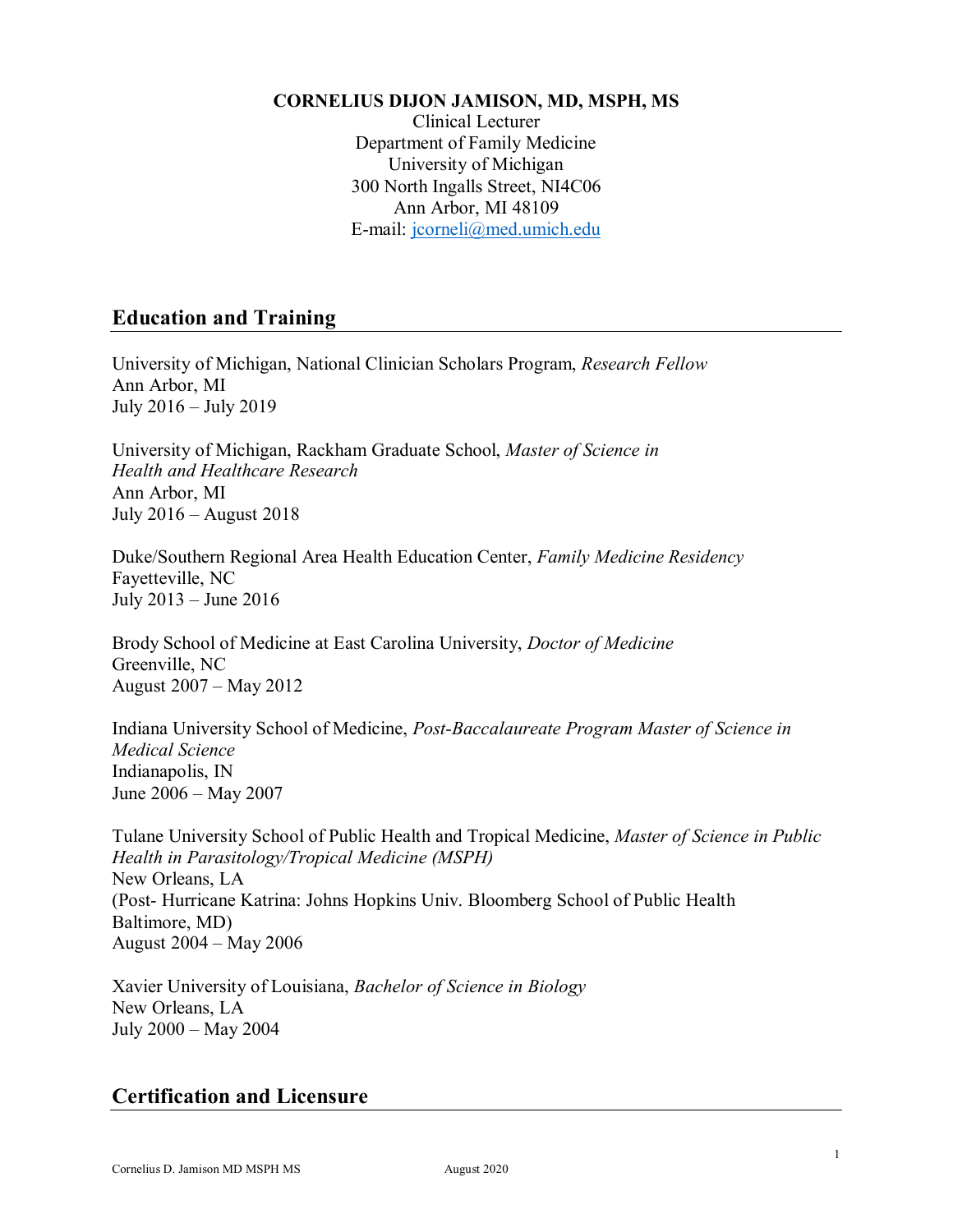Board Certified in Family Medicine Certification No: 1019273881 July 2016

North Carolina Medical Board Physician License Certificate License No: 2014-02509

State of Michigan Board of Medicine Physician License No: 4301110787 Controlled Substance License: 5315078047

## **Academic, Administrative, and Clinical Appointments**

Co-Medical Director, Adolescent Health Initiative Ann Arbor, MI July 2019 – Present

Clinical Lecturer, Department of Family Medicine, University of Michigan Medical School Ann Arbor, MI July 2016 – Present

Attending Physician, U.S. Department of Veterans Affairs Ann Arbor, MI July 2016 – June 2019

Resident Physician, Duke/Southern Regional Area Health Education Center Fayetteville, NC July 2013 – June 2016

## **Research Interests**

Development of interventions and programs that improve STI prevention, particularly in the minority and underserved communities.

# **Membership in Professional Societies**

Rotaract Club (2009-2010) Student National Medical Association (2007 – 2012) American Medical Association (2014 – 2017) National Medical Association (2009 – Present) Kappa Alpha Psi Fraternity Incorporated (2002 – Present) North American Primary Care Research Group (2017 – Present)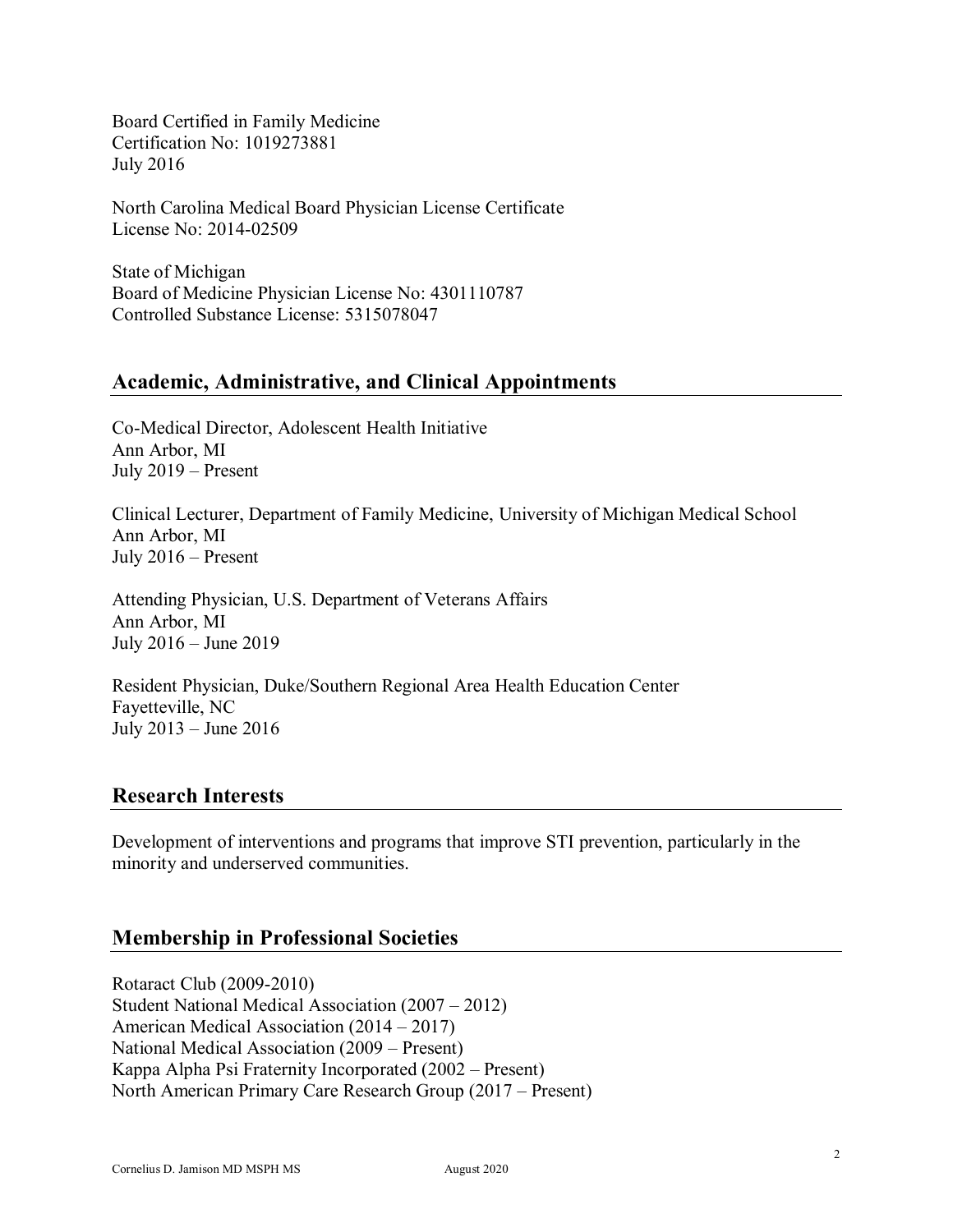Society of Teachers of Family Medicine (2017 – Present) Society for Adolescent Health and Medicine (2020)

#### **Peer-Review Service**

Annals of Family Medicine, *Reviewer* 2020

International Journal of Environmental Research and Public Health, *Reviewer* 2019

Research Proposals for Blue Cross Blue Shield of Michigan Foundation, *Reviewer* 2019

## **Teaching**

Preceptor and Attending Physician, Ypsilanti Health Center, Department of Family Medicine, University of Michigan Medical School, Ann Arbor, MI (July 2019 – Present)

Grand Rounds Presentation: Human Papillomavirus (January 2016)

Journal Club Presentation: Adolescents and Sexual Health: How can we improve the problem? (March 2015)

Qualitative Improvement Presentation: Chlamydia Screening in Women (March 2014)

## **Committee, Organizational, and Volunteer Service**

*Member,* Committee on Medical Economics National Medical Association (February 2019 – February 2020)

*Treasurer,* Post-Graduate Section National Medical Association (August 2014 – August 2016)

#### **Presentations**

#### *Extramural Invited Presentations*

1. Expedited Partner Therapy (EPT) & You. American College of Obstetricians and Gynecologists, Michigan Section Annual Clinical "Snow" Meeting, Thompsonville, MI January 30, 2020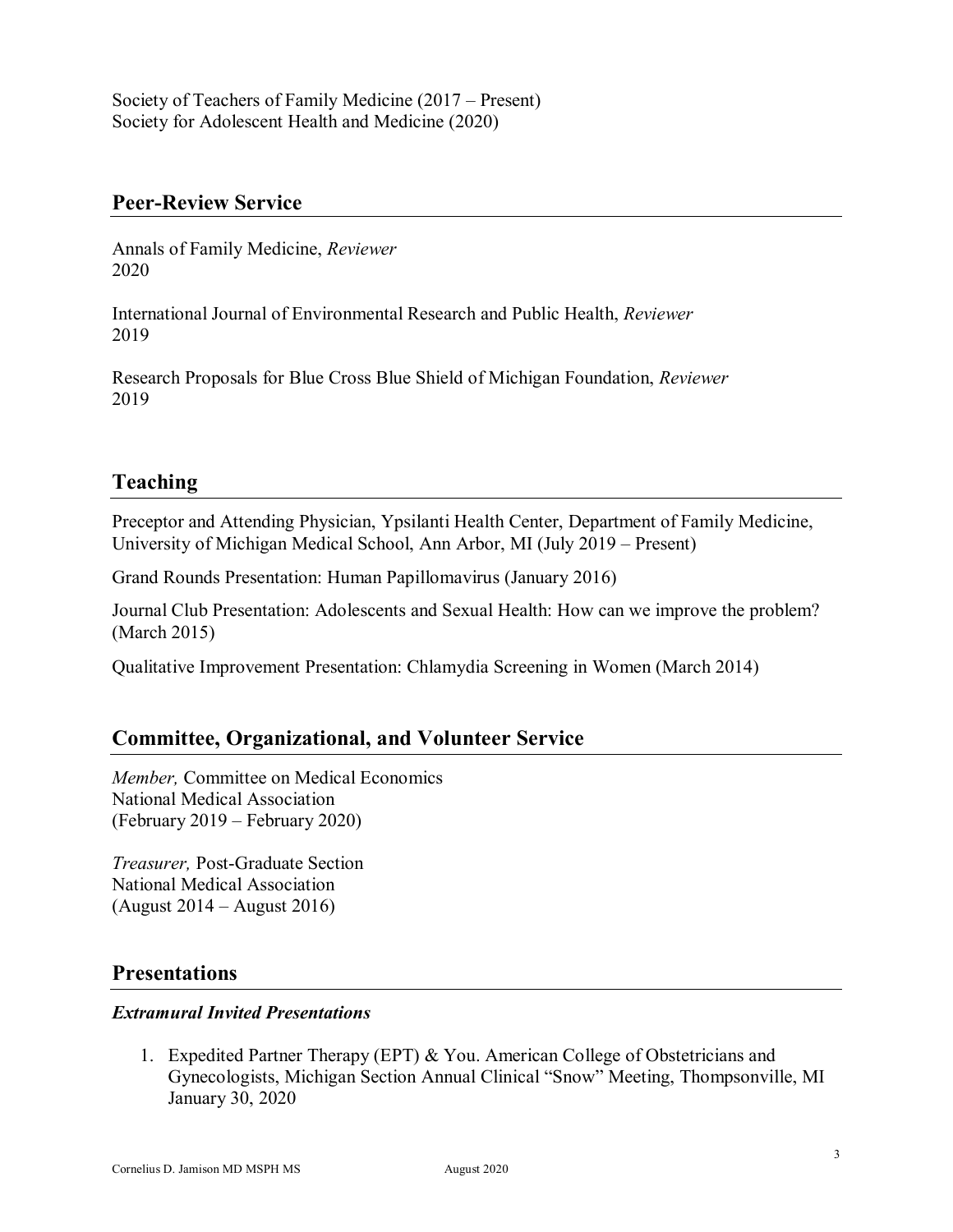- 2. Management of Sexually Transmitted Infections & Expedited Partner Therapy. Department of Family Medicine Grand Rounds, University of Michigan, Ann Arbor, MI August 22, 2018
- 3. Population Approaches to Decreasing STD Incidence. Department of Family Medicine Research Meeting, University of Michigan, Ann Arbor, MI March 7, 2017

#### *Oral Presentation*

- 1. Expedited Partner Therapy at Federally Qualified Health Centers in Michigan. National Medical Association Annual Convention & Scientific Assembly, Orlando, FL, August 12, 2018.
- 2. Expedited Partner Therapy at Federally Qualified Health Centers in Michigan. North American Primary Care Research Group Annual Meeting, Chicago, IL, November 13, 2018.

### *Other Presentations*

- 1. Expedited Partner Therapy at Federally Qualified Health Centers in Michigan. Sexually Transmitted Disease Prevention Conference, Washington DC, August 2018. (Poster Grand Rounds)
- 2. Association between Chlamydia and Routine Place for Healthcare in the United States: NHANES 1999-2016. Society of Teachers of Family Medicine Annual Spring Conference, Washington DC, May 2018. (Poster)
- 3. Wait Time for STD Testing and Availability of Expedited Partner Therapy at Federally Qualified Health Centers in Michigan. National Clinician Scholars Program Annual Meeting, New Haven, CT, November 2017. (Poster)
- 4. Wait Time for STD Testing and Availability of Expedited Partner Therapy at Federally Qualified Health Centers in Michigan. North American Primary Care Research Group Annual Meeting, Montreal, Quebec, Canada, November 2017. (Poster)

## **Bibliography**

## *Peer-Reviewed Journals and Publications*

**1.** Burns J, Johnstone K, Chavanduka T, **Jamison CD**, Pena V, Stephenson R, Darbes L. Evaluating Adolescent & Young Adult Black Males' Sexual Health through Online Surveys: Social Media Platforms that Succeed in Promoting Research-Related Surveys. *JMIR Public Health and Surveillance* [Preprint]